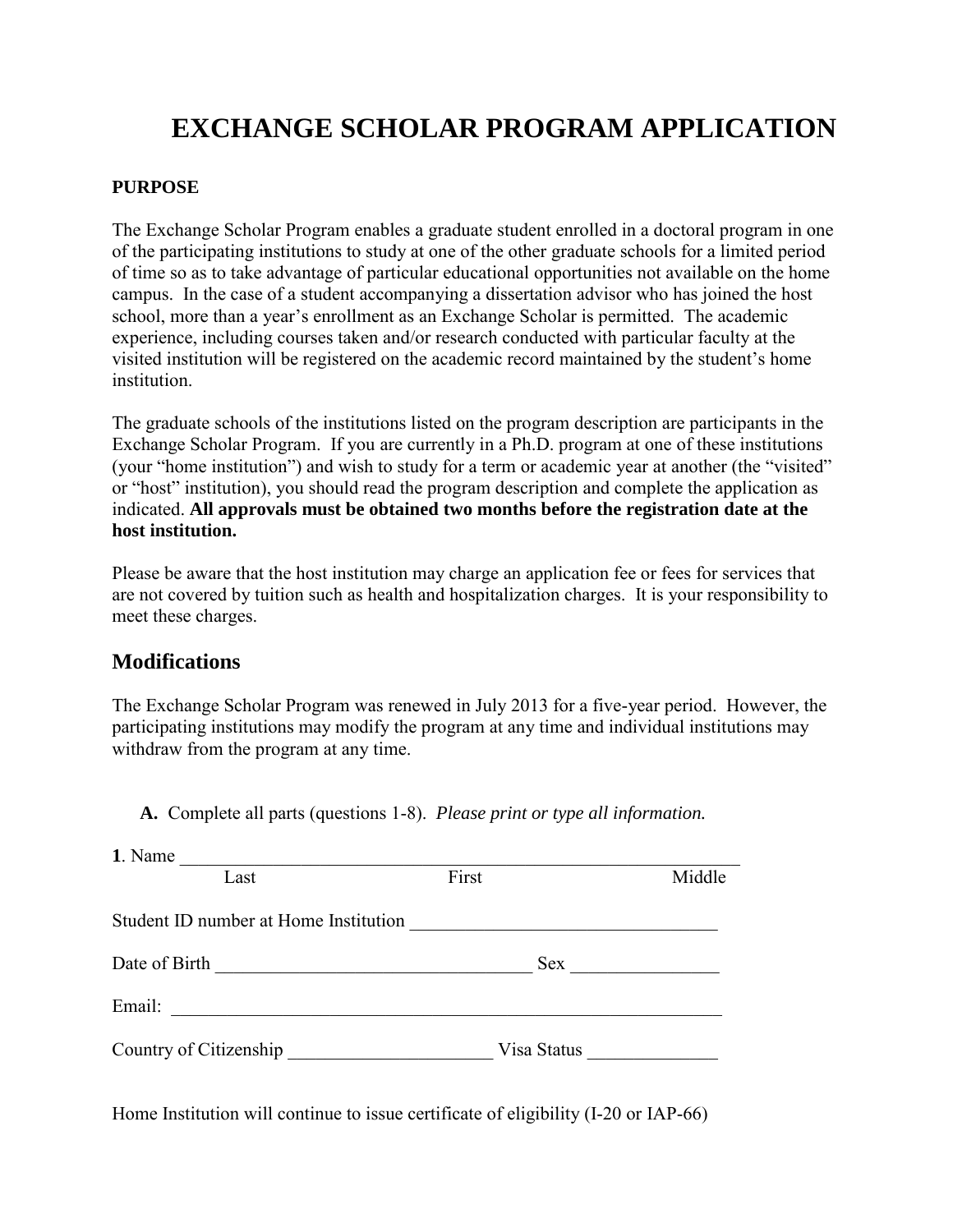**2**. In your present program:

| Term of initial registration (e.g., Fall 2010)                                                                                                                            |
|---------------------------------------------------------------------------------------------------------------------------------------------------------------------------|
|                                                                                                                                                                           |
| Expected completion date of degree (e.g., May 2016)                                                                                                                       |
| 3. Quarter(s) Term(s) Semester(s) you propose to spend at the institution to be visited:<br>(e.g., Fall 2013, Spring 2014)                                                |
| Have you ever been an Exchange Scholar before? If yes, when?                                                                                                              |
| <b>Home Institution</b><br><b>Host Institution</b>                                                                                                                        |
| 4. Name of Institution                                                                                                                                                    |
| 5. Department or program<br><u> 1989 - Johann John Stein, mars an deus Amerikaansk kommunister (</u><br>(Use official title from graduate school catalog)                 |
| 6. Subfield, subject or<br>area of concentration<br><u> 1989 - Johann Stein, marwolaethau a bhann an t-Amhainn an t-Amhainn an t-Amhainn an t-Amhainn an t-Amhainn an</u> |
| 7. Address to which bills or other information should be sent:                                                                                                            |
| Address 1                                                                                                                                                                 |
| Address 2                                                                                                                                                                 |
|                                                                                                                                                                           |
| Telephone<br><u> 1989 - Johann John Stone, mars eta bainar eta bainar eta baina eta baina eta baina eta baina eta baina eta b</u>                                         |
| e-mail                                                                                                                                                                    |

Fax number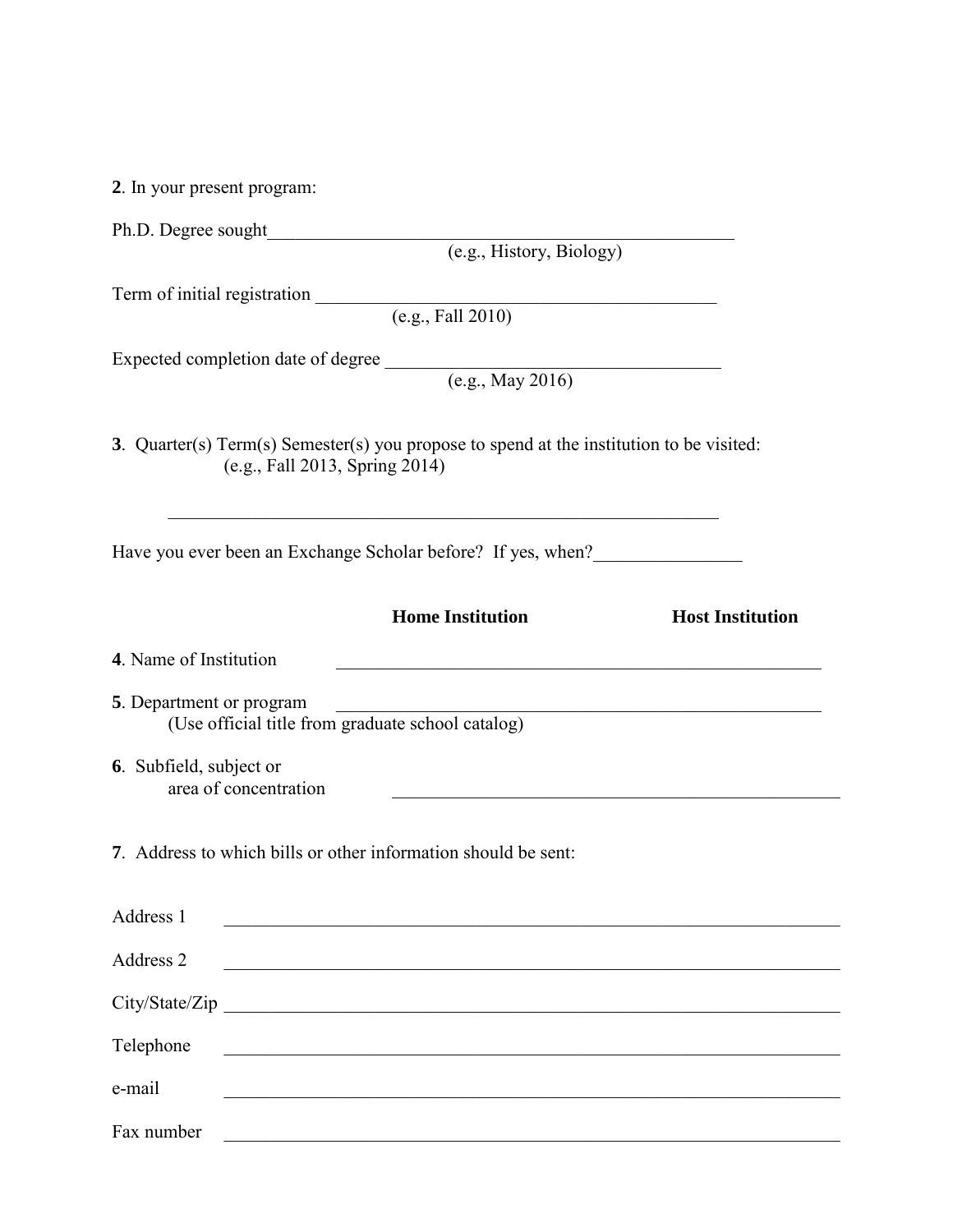**8**. Please describe your proposed plan of study during the exchange and indicate why it is essential to your degree program. (continue on another sheet if necessary)

**B**. Provide the following information on the courses you wish to take (including dissertation research, if appropriate) at the institution to be visited. Enter information exactly as it appears in that institution's catalogue.

| Term Course number | Full course title | credit Instructor | Instructor's signature |
|--------------------|-------------------|-------------------|------------------------|
|                    |                   |                   |                        |
|                    |                   |                   |                        |
|                    |                   |                   |                        |
|                    |                   |                   |                        |
|                    |                   |                   |                        |
|                    |                   |                   |                        |
|                    |                   |                   |                        |
|                    |                   |                   |                        |
|                    |                   |                   |                        |

**C**. Funds for support for the requested period of study are available as follows:

| Source                      | vpe                     | Tuition     | <b>Living Stipend</b> |
|-----------------------------|-------------------------|-------------|-----------------------|
| (e.g., Home Inst, External) | (e.g. Fellowship,       | (\$ amount) | (\$ amount)           |
|                             | Research assistantship, |             |                       |
|                             | Loans, etc.)            |             |                       |

\_\_\_\_\_\_\_\_\_\_\_\_\_\_\_\_\_\_\_\_\_\_\_\_\_\_\_\_\_\_\_\_\_\_\_\_\_\_\_\_\_\_\_\_\_\_\_\_\_\_\_\_\_\_\_\_\_\_\_\_\_\_\_\_\_\_\_\_\_\_\_\_\_\_\_\_\_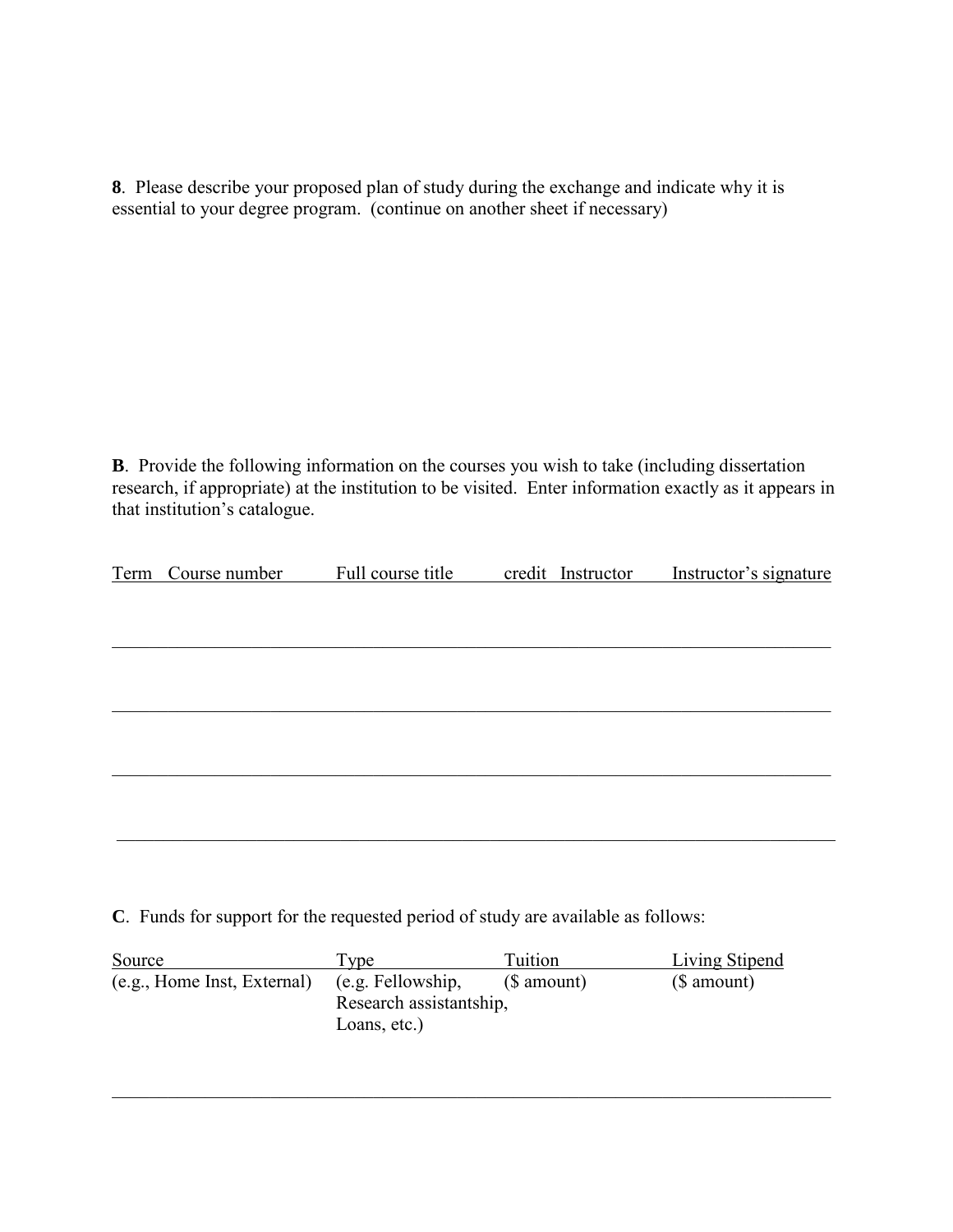**D**. Sign the following statement:

I hereby petition to participate in the Exchange Scholar Program and to undertake the course of study outlined above. I agree to abide by the terms and conditions of this program as well as the regulations and procedures of both institutions. I understand that violation of any of the regulations can result in my suspension from the program. I authorize the Host institution to send a transcript of my studies to my Home institution.

| Signature                |                                                     |                                                                                      | Date |
|--------------------------|-----------------------------------------------------|--------------------------------------------------------------------------------------|------|
|                          |                                                     | E. Obtain the signed approval of the following individuals at your home institution: |      |
| Name                     | <b>Title</b>                                        | Signature                                                                            | Date |
| 1. Academic Adviser      |                                                     |                                                                                      |      |
|                          | 2. Director of Graduate Studies or Department Chair |                                                                                      |      |
|                          | 3. Graduate School Dean or Designated Officer       |                                                                                      |      |
| 4. Other (if applicable) |                                                     |                                                                                      |      |
|                          |                                                     |                                                                                      |      |

**F**. Leave this form with your Graduate School Dean for processing.

\*\*If you will require special assistance or accommodations during your stay, please discuss your needs with your Accessibility Coordinator.

#### **G. Graduate School Dean**:

Please forward this application to the Exchange Scholar Program coordinator at the institution the student plans to visit.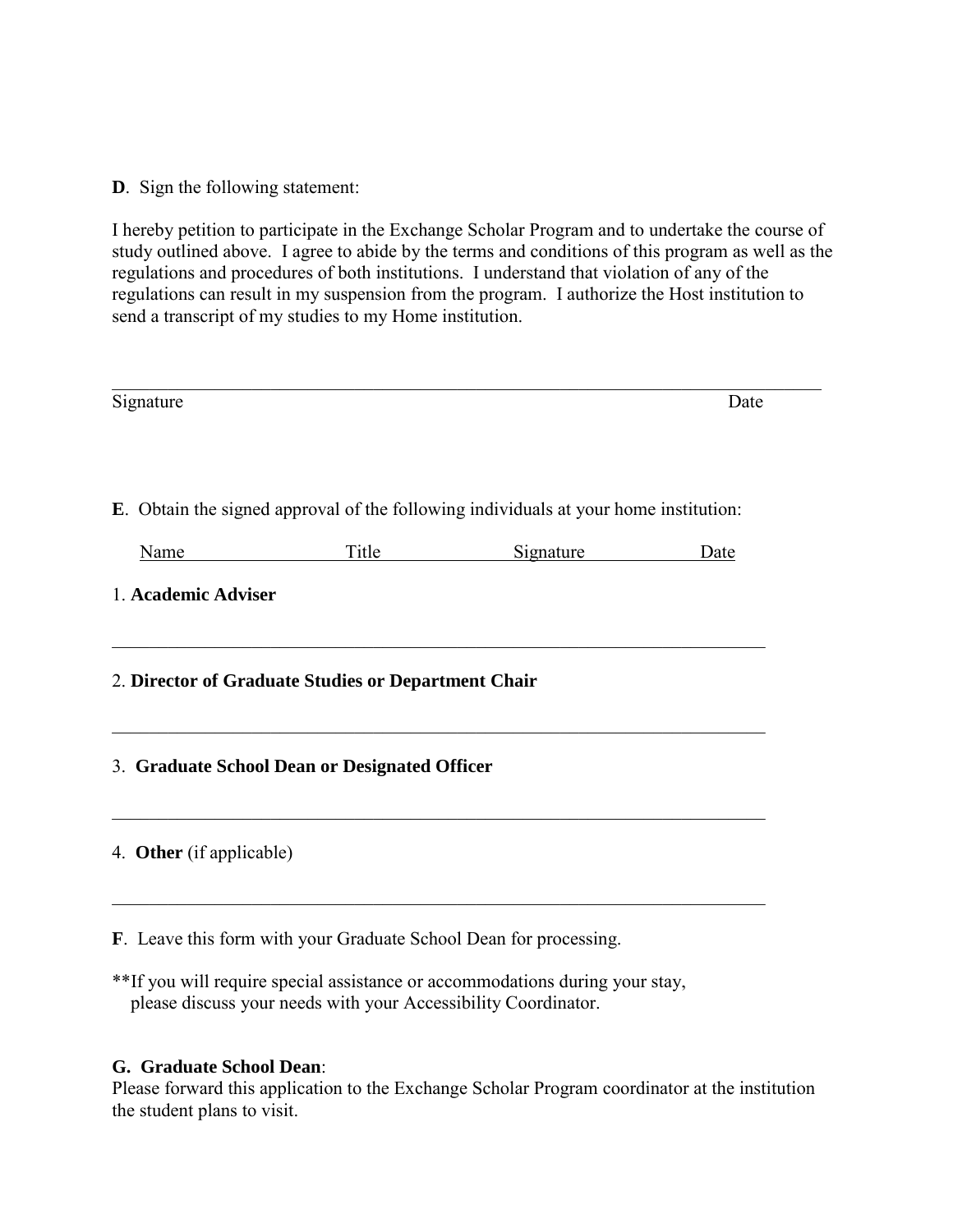#### **H**. **Host institution coordinator**:

Please obtain the approval of the following persons for the student's proposed course of study at your institution.

|  | Name | m<br>ritle i | -<br>Signature | Date |
|--|------|--------------|----------------|------|
|--|------|--------------|----------------|------|

\_\_\_\_\_\_\_\_\_\_\_\_\_\_\_\_\_\_\_\_\_\_\_\_\_\_\_\_\_\_\_\_\_\_\_\_\_\_\_\_\_\_\_\_\_\_\_\_\_\_\_\_\_\_\_\_\_\_\_\_\_\_\_\_\_\_\_\_\_\_\_

\_\_\_\_\_\_\_\_\_\_\_\_\_\_\_\_\_\_\_\_\_\_\_\_\_\_\_\_\_\_\_\_\_\_\_\_\_\_\_\_\_\_\_\_\_\_\_\_\_\_\_\_\_\_\_\_\_\_\_\_\_\_\_\_\_\_\_\_\_\_\_

 $\_$ 

\_\_\_\_\_\_\_\_\_\_\_\_\_\_\_\_\_\_\_\_\_\_\_\_\_\_\_\_\_\_\_\_\_\_\_\_\_\_\_\_\_\_\_\_\_\_\_\_\_\_\_\_\_\_\_\_\_\_\_\_\_\_\_\_\_\_\_\_\_\_\_

1. **Academic Adviser**, if appropriate

2. **Director of Graduate Studies or Department Chair**

3. **Graduate School Dean or Designated Officer**

4. **Other** (if applicable)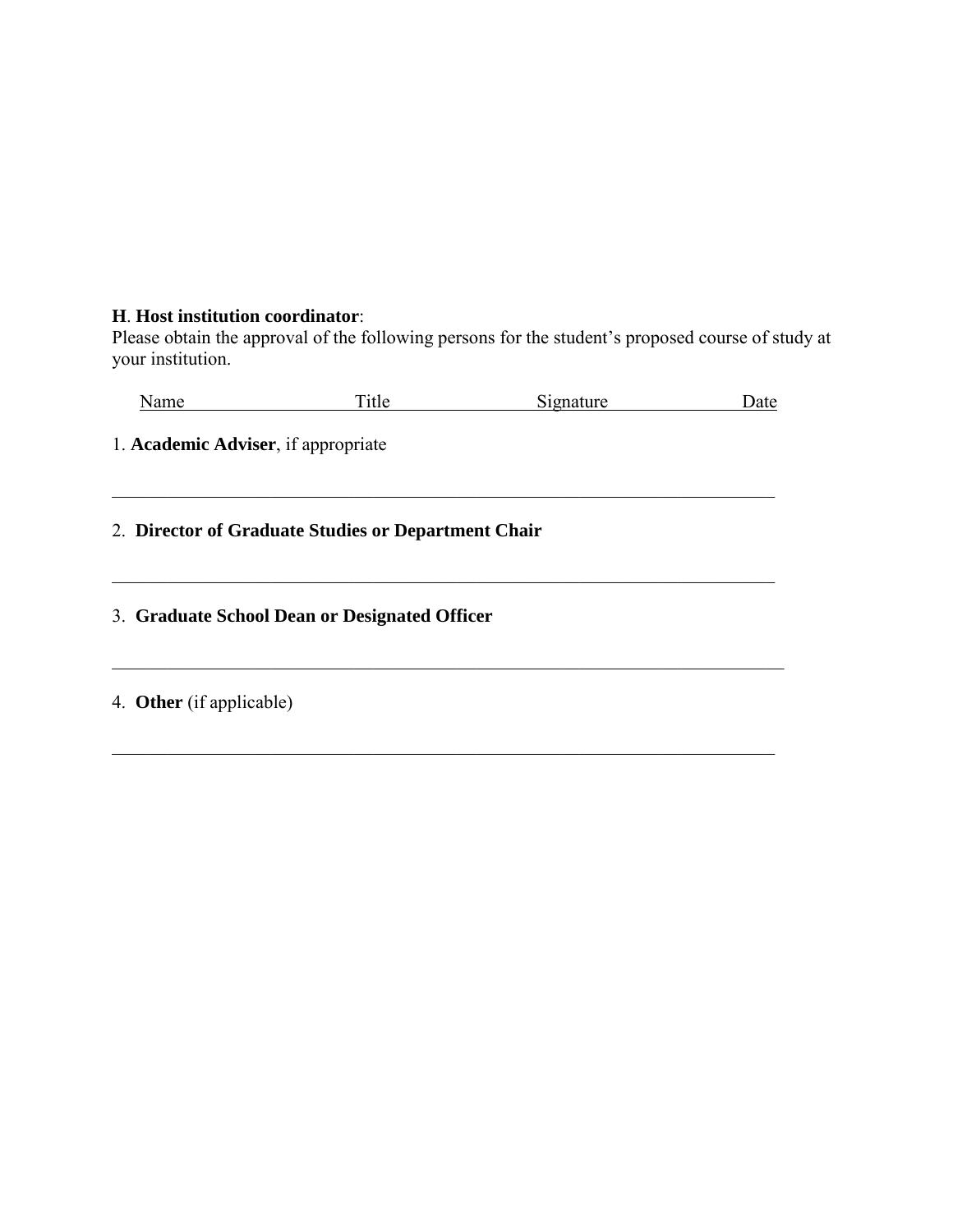### **PARTICIPATING INSTITUTIONS AND PROGRAMS**

#### **University Of California at Berkeley**

*All Ph.D. programs* Contact: Degree Office 302 Sproul Hall, #5900 Berkeley, CA 94720-5900 Phone: 510.642.7330 Fax: 510.643.1524 Email: [degrees@berkeley.edu](mailto:degrees@berkeley.edu) Academic calendar: <http://registrar.berkeley.edu/CalendarDisp.aspx?terms=current>

#### **Brown University**

*All Ph.D. programs* Contact: John Tyler Associate Dean of Academic Affairs Brown University Box 1867 Providence, RI 02912 Phone: 401.863.2843 Fax: 401.863.3471 Email: [john\\_tyler@brown.edu](mailto:john_tyler@brown.edu) Academic calendar: <http://www.brown.edu/Administration/Registrar/calendar.html>

#### **University of Chicago**

*All Ph.D. programs* Contact: Martha Sykes Manager for Financial Administration Graduate Student Affairs 5801 South Ellis Avenue, Room 225 Chicago, IL 60637 Phone: 773.702.0871 Fax: 773.702.1194 Email: [mjackso@uchicago.edu](mailto:mjackso@uchicago.edu) Academic calendar: <http://www.uchicago.edu/academics/calendar>

#### **Columbia University**

*All Ph.D. programs*  Contact: Andrea Solomon Senior Associate Dean for Academic Administration Columbia University 109 Low Library 535 West 116<sup>th</sup> Street, MC4304 New York, NY 10027 Phone: 212.854.2861 Fax: 212.854.4912 Email: [as660@columbia.edu](mailto:as660@columbia.edu) Academic calendar: <http://www.registrar.columbia.edu/academic-calendar/6>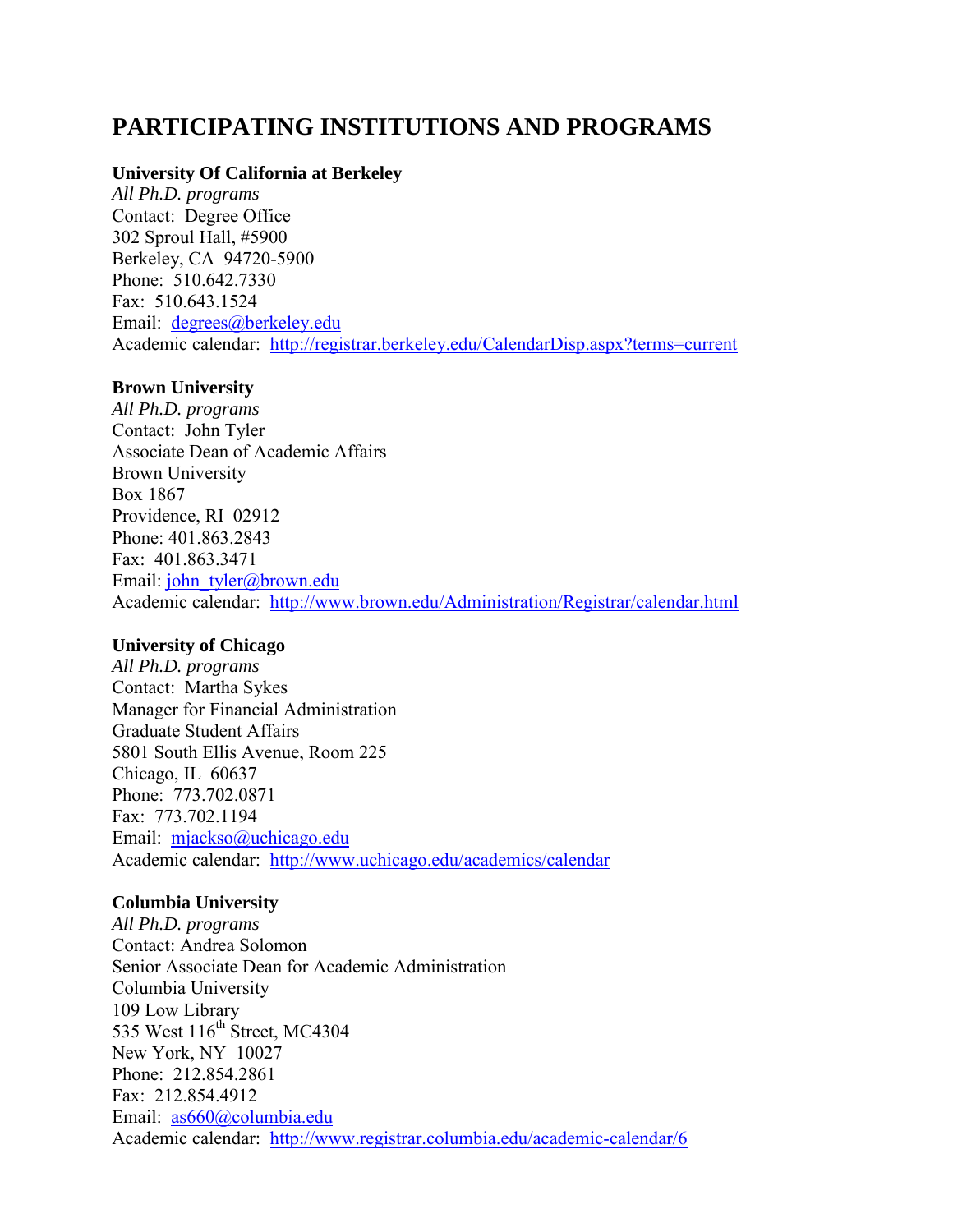#### **Cornell University**

*All Ph.D. programs*  Contact: Rachel DeBois, Registrar Cornell University 143 Caldwell Hall Ithaca, NY 14853-2602 Phone: 607.254.4561 Fax: 607.255.1816 Email: [rad37@cornell.edu](mailto:rad37@cornell.edu) Academic calendar: <http://www.cornell.edu/academics/calendar/index.cfm>

#### **Harvard University**

*All Ph.D. programs in the Graduate School of Arts & Sciences* Contact: Patrick O'Brien Graduate School of Arts & Sciences Harvard University 1350 Massachusetts Avenue Holyoke Center 350 Cambridge, MA 02138 Phone: 617.495.1814 Fax: 617.495.2928 Email: [gsas@fas.harvard.edu](mailto:gsas@fas.harvard.edu) Academic calendar: <http://www.registrar.fas.harvard.edu/fasro/common/calendar.jsp>

#### **Massachusetts Institute of Technology**

*All PhD programs with approval of the host department*  Contact: Blanche E. Staton Senior Associate Dean for Graduate Education Office of the Dean for Graduate Education 77 Massachusetts Avenue Room 3-138 Cambridge, MA 02139-4301 Phone: 617.253.4869 Fax: 617.253.5620 Email: [bestaton@mit.edu](mailto:bestaton@mit.edu) Academic calendar: <http://web.mit.edu/registrar/www/calendar.html>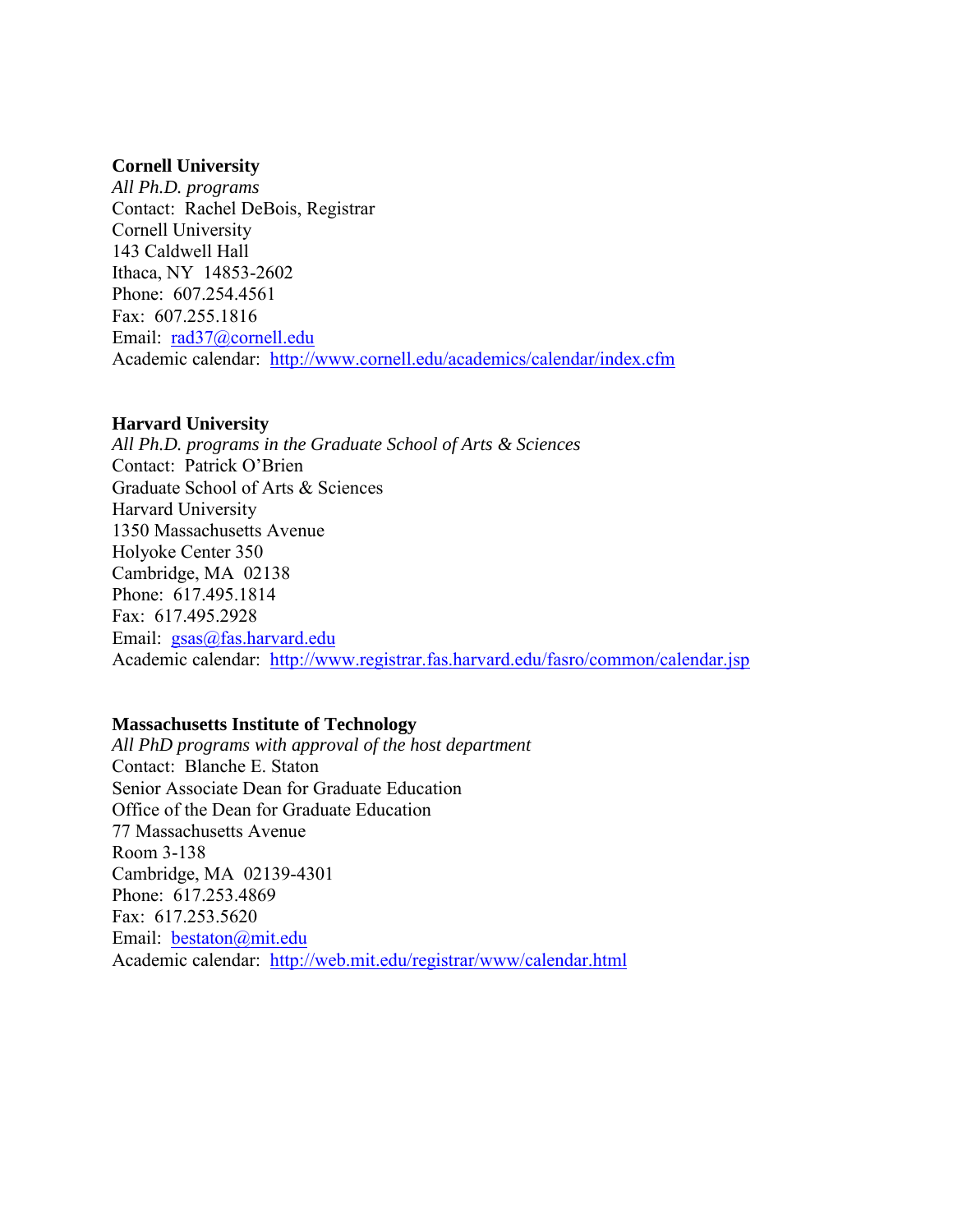#### **University of Pennsylvania**

*All Ph.D. programs* Contact: Patricia Rea Graduate Division of Arts and Sciences University of Pennsylvania 3401 Walnut Street, Suite 322A Philadelphia, PA 19104-6228 Phone: 215.898.8101 Fax: 215.573.8068 Email: [patrea@sas.upenn.edu](mailto:patrea@sas.upenn.edu) Academic calendar: <http://www.upenn.edu/almanac/3yearcal.html>

#### **Princeton University**

*All Ph.D. programs*  Contact: Elaine M. Willey Assistant Dean for Academic Affairs Princeton University Clio Hall Princeton, NJ 08544 Phone: 609.258.3033 Fax: 609.258.6180 Email: [ewilley@princeton.edu](mailto:ewilley@princeton.edu) Academic calendar: <http://registrar.princeton.edu/academic-calendar/>

#### **Stanford University**

*All Ph.D. programs (except those in Graduate School of Business and Stanford Law School)*  Contact: Judith Haccou Director of Admissions Stanford University 630 Serra Street, Suite 120 Stanford, CA 94305-6032 Phone: 650.725.2547 Fax: 650.723.8371 Email: [judith.haccou@stanford.edu](mailto:judith.haccou@stanford.edu) Academic calendar: [http://registrar.stanford.edu/academic\\_calendar/index.html](http://registrar.stanford.edu/academic_calendar/index.html)

#### **Yale University**

*All Ph.D. programs*  Contact: Robin Ladouceur Assistant Dean Yale Graduate School of Arts and Sciences P.O. Box 208236 New Haven, CT 06520 Phone: 203.432.7598 Fax: 203.432.6904 Email: [robin.ladouceur@yale.edu](mailto:robin.ladouceur@yale.edu) Academic calendar: <http://www.yale.edu/calendars/>